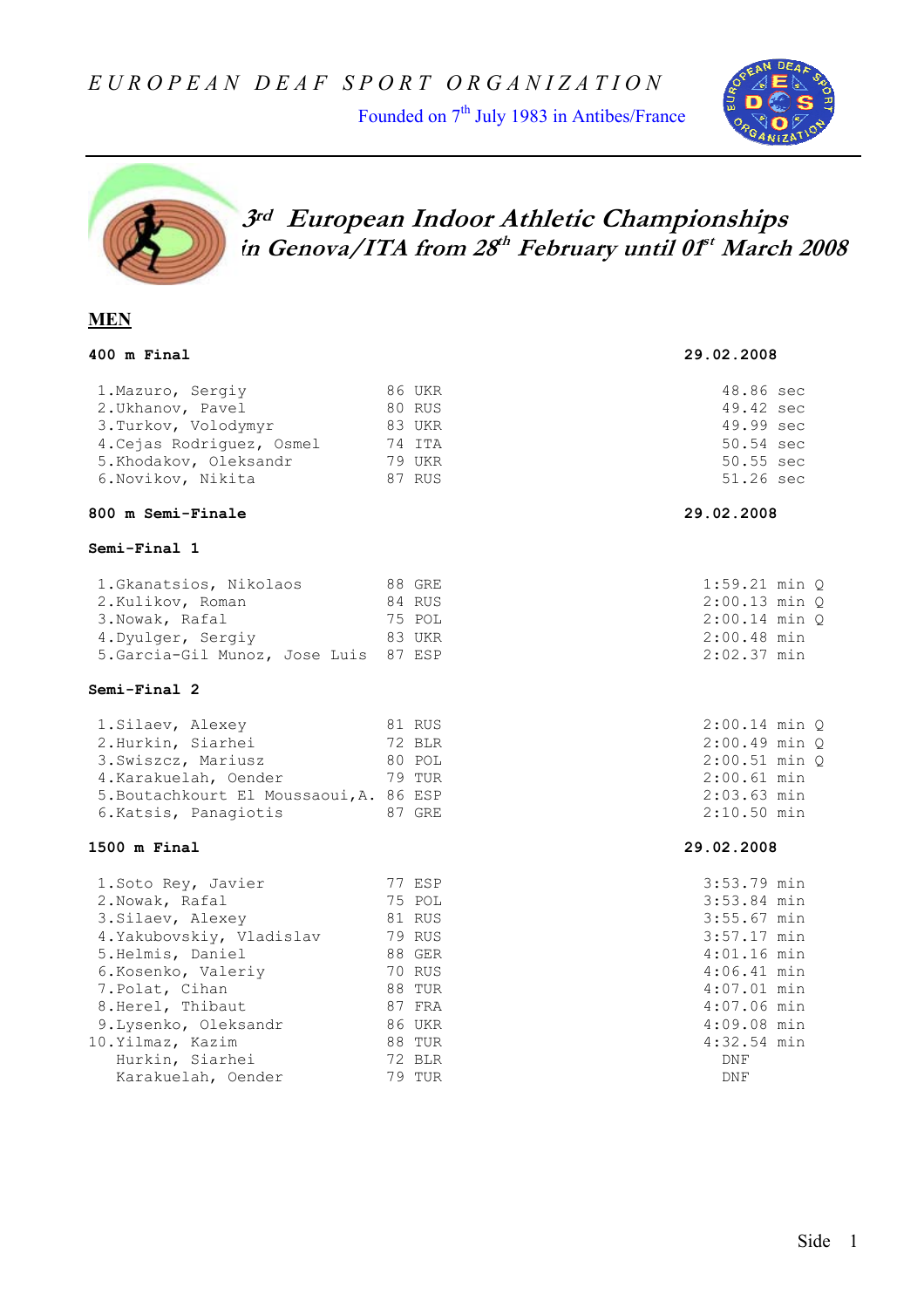Founded on 7<sup>th</sup> July 1983 in Antibes/France





 **3rd European Indoor Athletic Championships in Genova/ITA from 28th February until 01st March 2008** 

#### **MEN**

|                                                    |               |                                                           | 60 m Hurdles Final                                                                                                                                                              |                                                     |                                                                   |                                                                                                      |                                                                                   |                                                |                                                         |                                                      |                                       |                                                                                                           |                      |                | 29.02.2008                                                                                   |  |
|----------------------------------------------------|---------------|-----------------------------------------------------------|---------------------------------------------------------------------------------------------------------------------------------------------------------------------------------|-----------------------------------------------------|-------------------------------------------------------------------|------------------------------------------------------------------------------------------------------|-----------------------------------------------------------------------------------|------------------------------------------------|---------------------------------------------------------|------------------------------------------------------|---------------------------------------|-----------------------------------------------------------------------------------------------------------|----------------------|----------------|----------------------------------------------------------------------------------------------|--|
|                                                    |               | 2.Kulyk, Mykola                                           | 1. Bakowski, Konstanty<br>3. Dubkou, Aliaksei<br>4. Matyushin, Andrey<br>Prokopenko, Yaroslav<br>Liiviste, Andres                                                               |                                                     |                                                                   |                                                                                                      | 78 POL<br>76 RUS<br>80 EST                                                        | 81 UKR<br>86 BLR<br>82 UKR                     |                                                         |                                                      |                                       |                                                                                                           |                      |                | 8.53 sec<br>8.82 sec<br>9.18 sec<br>9.32 sec<br>DNF<br>DSQ                                   |  |
|                                                    |               | HIGH JUMP Final                                           |                                                                                                                                                                                 |                                                     |                                                                   |                                                                                                      |                                                                                   |                                                |                                                         |                                                      |                                       |                                                                                                           |                      |                | 29.02.2008                                                                                   |  |
|                                                    |               | 8.Kmet, Matej                                             | 1. Savostin, Alexey<br>2. Landar, Alexey<br>3.Zankevich, Artur<br>4. Prypiyalo, Sergiy<br>5. Kozich, Aliaksandr<br>6. Ivanov, Nikolay<br>7. Gorniak, Marcin<br>Thomaidis, Vyron |                                                     |                                                                   |                                                                                                      | 88 RUS<br>87 RUS<br>82 UKR<br>78 GRE                                              | 88 BLR<br>87 BLR<br>81 BUL<br>89 POL<br>90 SVK |                                                         |                                                      |                                       |                                                                                                           |                      |                | 2.02 m<br>1.99 m<br>1.96 m<br>1.93 m<br>1.75 m<br>$1.65$ m<br>1.55 m<br>1.55 m<br><b>DNS</b> |  |
| $1. -$<br>$2 -$<br>$3 -$<br>$4 -$<br>$5. -$<br>7.0 | $6 -$<br>8.xo | $\qquad \qquad -$<br>$-$<br>$\equiv$ $\equiv$<br>XO<br>XO | $\overline{\phantom{0}}$<br>$\overline{\phantom{0}}$<br>$\circ$<br>$\circ$<br>XXX<br>XXX                                                                                        | $\qquad \qquad -$<br>$\circ$<br>$\circ$             | $\qquad \qquad -$<br>$\overline{\phantom{0}}$<br>$-$<br>XO<br>XXX | $\qquad \qquad -$<br>$\qquad \qquad -$<br>$\overline{\phantom{0}}$<br>$\overline{\phantom{a}}$<br>XO | $\overline{\phantom{m}}$<br>$\overline{\phantom{m}}$<br>$\circ$<br>$\circ$<br>XXX |                                                | $\qquad \qquad -$<br>$\qquad \qquad -$<br>XO<br>$\circ$ | $\circ$<br>$\overline{\phantom{m}}$<br>$\circ$<br>XO | $\qquad \qquad -$<br>$ -$<br>XO<br>XO | 1.50 1.55 1.60 1.65 1.70 1.75 1.80 1.85 1.90 1.93 1.96 1.99 2.02 2.05<br>$\circ$<br>$\circ$<br>XXO<br>XXX | XO<br>$\circ$<br>XXX | $\circ$<br>XXX | XXX                                                                                          |  |
|                                                    |               | HEPTATHLON Final                                          |                                                                                                                                                                                 |                                                     |                                                                   |                                                                                                      |                                                                                   |                                                |                                                         |                                                      |                                       |                                                                                                           |                      |                | 29.02.2008                                                                                   |  |
|                                                    |               |                                                           | (60 m, LONG JUMP, SHOT PUT, HIGH JUMP) - Day 1                                                                                                                                  |                                                     |                                                                   |                                                                                                      |                                                                                   |                                                |                                                         |                                                      |                                       |                                                                                                           |                      |                |                                                                                              |  |
|                                                    |               | 7.65                                                      | 1. Bischlager, Christoph                                                                                                                                                        | $\frac{1}{2}$ and $\frac{1}{2}$ . The $\frac{1}{2}$ | 5.65                                                              |                                                                                                      |                                                                                   | 83 GER<br>$-$                                  |                                                         | $12.88-$                                             | 1.82                                  |                                                                                                           |                      |                | 2481 Pts                                                                                     |  |
|                                                    |               | 7.29                                                      | 2. Cohua, Romain                                                                                                                                                                |                                                     | 5.64                                                              |                                                                                                      |                                                                                   | 84 FRA                                         |                                                         | $10.96 -$                                            | 1.73                                  |                                                                                                           |                      |                | 2404 Pts                                                                                     |  |
|                                                    |               | 7.78                                                      | 3. Paukson, Hans-Kristjan                                                                                                                                                       | <b>Service State</b>                                | 6.04                                                              |                                                                                                      |                                                                                   | 79 EST<br>$ \,$                                |                                                         | $10.86 -$                                            | 1.70                                  |                                                                                                           |                      |                | 2301 Pts                                                                                     |  |
|                                                    |               | 7.52                                                      | 4. Iakovlev, Alexey                                                                                                                                                             |                                                     | 6.54                                                              |                                                                                                      |                                                                                   | 76 RUS<br>$\sim$                               |                                                         | $8.60 -$                                             | 1.55                                  |                                                                                                           |                      |                | 2241 Pts                                                                                     |  |
|                                                    |               | 7.72                                                      | 5. Shaydetskiy, Oleg                                                                                                                                                            |                                                     | 6.01                                                              |                                                                                                      |                                                                                   | 83 RUS<br>$\alpha \rightarrow \alpha$          |                                                         | $9.63 -$                                             | 1.70                                  |                                                                                                           |                      |                | 2239 Pts                                                                                     |  |
|                                                    |               |                                                           | 6. Krazhau, Ivan                                                                                                                                                                |                                                     |                                                                   |                                                                                                      |                                                                                   | 86 BLR                                         |                                                         |                                                      |                                       |                                                                                                           |                      |                | NW                                                                                           |  |

8.09 - 5.09 - NW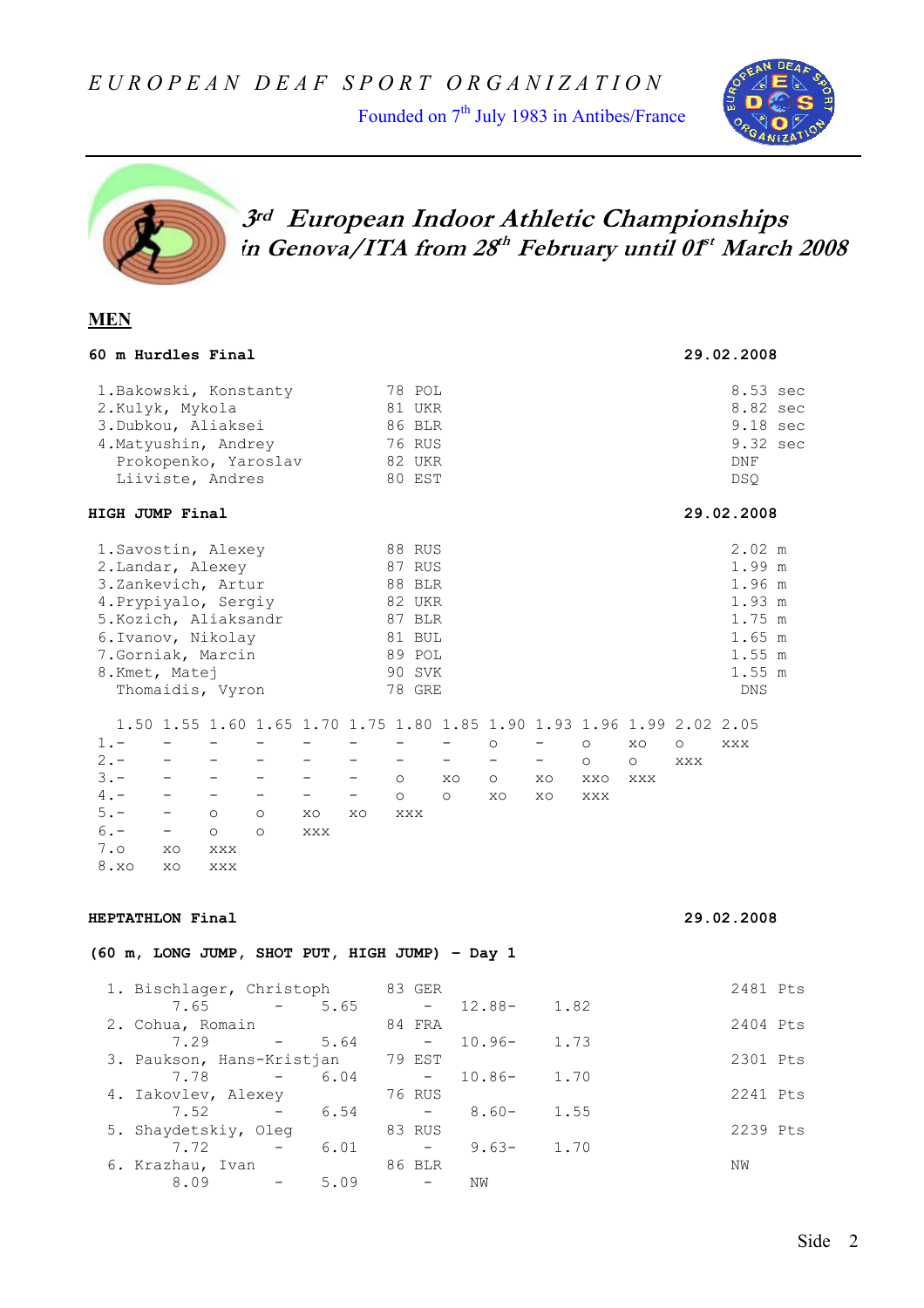Founded on 7<sup>th</sup> July 1983 in Antibes/France





## **3rd European Indoor Athletic Championships in Genova/ITA from 28th February until 01st March 2008**

#### **WOMEN**

| 400 m Final                                                                                                                                                                                                                            |                                                                                                  | 29.02.2008                                                                                                                                       |
|----------------------------------------------------------------------------------------------------------------------------------------------------------------------------------------------------------------------------------------|--------------------------------------------------------------------------------------------------|--------------------------------------------------------------------------------------------------------------------------------------------------|
| 1. Tsiarentsyeva, Alena<br>2. Golovina, Ksenia<br>3. Khaziieva, Natalia<br>4. Gurova, Evgenia<br>5.Zverynska, Inna<br>6. Manninen, Emilija                                                                                             | 82 BLR<br>92 RUS<br>83 UKR<br>87 RUS<br>72 UKR<br>81 EST                                         | 58.01 sec<br>58.21 sec<br>58.54 sec<br>59.86 sec<br>60.09 sec<br>60.24 sec                                                                       |
| 800 m Semi-Final                                                                                                                                                                                                                       |                                                                                                  | 29.02.2008                                                                                                                                       |
| Semi-Final 1                                                                                                                                                                                                                           |                                                                                                  |                                                                                                                                                  |
| 1. Peffers, Lauren<br>2. Erofeeva, Nelli<br>3. Selivanava, Halina<br>4. Ben Nejma, Nora<br>5.Gobbo, Flavienne<br>6. Laidra, Liis                                                                                                       | 88 GBR<br>83 RUS<br>90 BLR<br><b>80 FRA</b><br>91 FRA<br>83 EST                                  | $2:23.94$ min $Q$<br>2:24.46 min Q<br>$2:24.54$ min Q<br>$2:24.97$ min<br>$2:35.64$ min<br>2:35.74 min                                           |
| Semi-Final 2                                                                                                                                                                                                                           |                                                                                                  |                                                                                                                                                  |
| 1. Senina, Alevtina<br>2.Zareba, Edyta<br>3. Piery, Ekaterina<br>4. Tsiarentsyeva, Alena<br>5. Holub, Viktoriya<br>6. Scheuerer, Veronika                                                                                              | 89 RUS<br>82 POL<br>74 FRA<br>82 BLR<br>84 UKR<br>93 GER                                         | 2:28.57 min Q<br>$2:28.88$ min $O$<br>2:28.89 min Q<br>2:28.96 min<br>2:30.06 min<br>$2:32.08$ min                                               |
| 1500 m Final                                                                                                                                                                                                                           |                                                                                                  | 29.02.2008                                                                                                                                       |
| 1. Yakubovskaya, Olga<br>2. Erofeeva, Nelli<br>3. Peffers, Lauren<br>4. Gaynetdinova, Daria<br>5. Selivanava, Halina<br>6.Golovko, Mariya<br>7. Harmankaya, Ayfer<br>8.Goekkaya, Ayseguel<br>Zareba, Edyta<br>Marquez Burdallo, Sandra | 81 RUS<br>83 RUS<br>88 GBR<br>85 RUS<br>90 BLR<br>75 UKR<br>85 TUR<br>86 TUR<br>82 POL<br>77 ESP | $4:36.40$ min<br>$4:36.46$ min<br>$4:40.44$ min<br>$4:44.55$ min<br>$4:45.99$ min<br>$4:57.79$ min<br>$6:57.16$ min<br>7:10.27 min<br>DNF<br>DNF |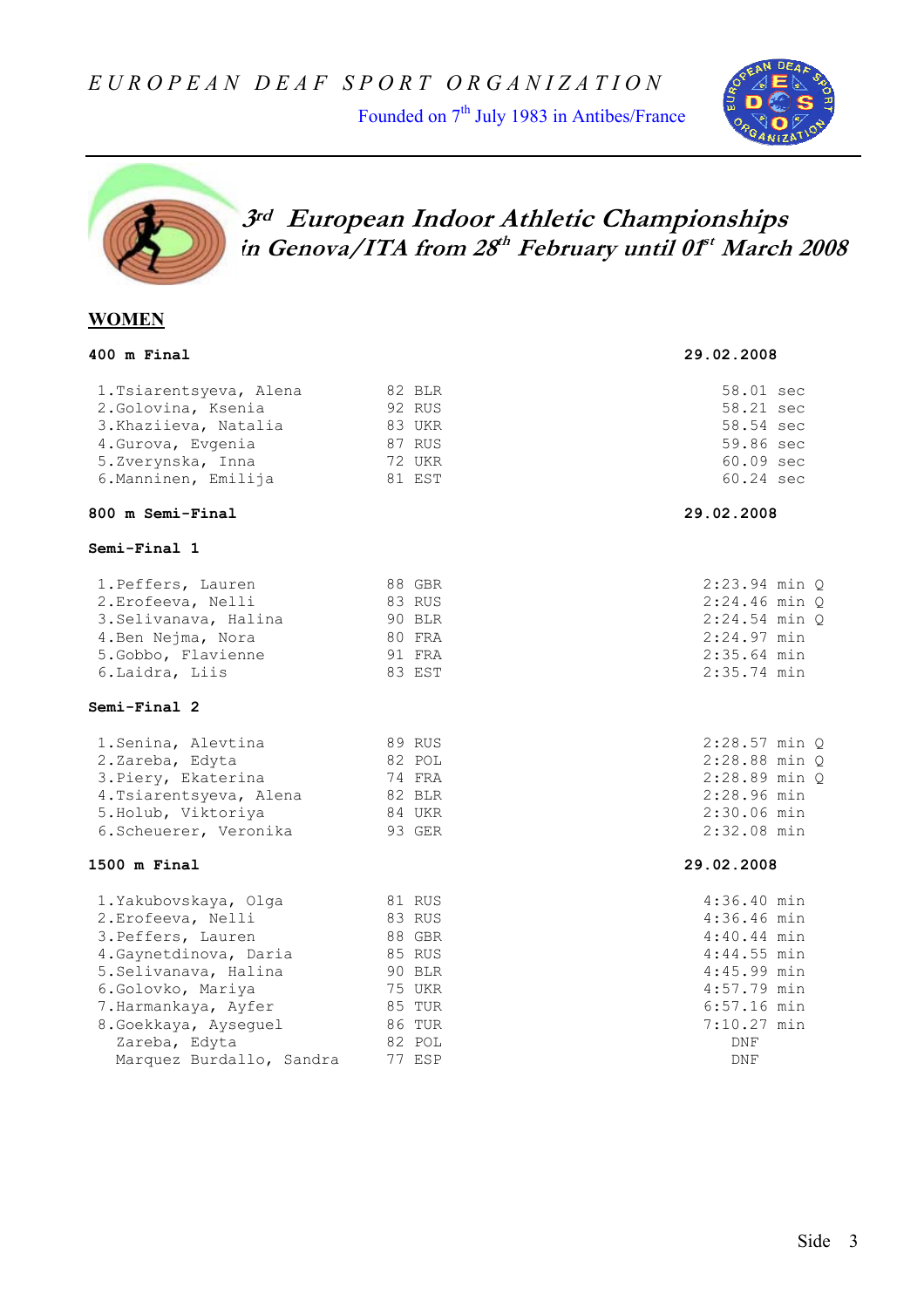Founded on 7<sup>th</sup> July 1983 in Antibes/France





 **3rd European Indoor Athletic Championships in Genova/ITA from 28th February until 01st March 2008** 

#### **WOMEN**

| 60 m Hurdles Final                                                                                                                                                                         |             |                                                                              |              |      | 29.02.2008                                                                                                                           |
|--------------------------------------------------------------------------------------------------------------------------------------------------------------------------------------------|-------------|------------------------------------------------------------------------------|--------------|------|--------------------------------------------------------------------------------------------------------------------------------------|
| 1.Olenko, Kairit<br>2. Shapoval, Yuliya<br>3. Schneid, Georgina<br>4. Belaya, Katsiaryna<br>5. Kochmaryk Viktoriya<br>6.Shtanko, Ilona<br>7. Bolshedonova, Jelena<br>Maendsoo, Marja-Liisa |             | 85 EST<br>88 UKR<br>90 GER<br>88 BLR<br>89 UKR<br>93 RUS<br>84 EST<br>90 EST |              |      | $9,01 \text{ sec}$<br>$9,09 \text{ sec}$<br>9,77 sec<br>$10,04 \text{ sec}$<br>$10, 16 \text{ sec}$<br>10,47 sec<br>10,70 sec<br>DSO |
| LONG JUMP Final                                                                                                                                                                            |             |                                                                              |              |      | 29.02.2008                                                                                                                           |
| 1. Bachmatiuk, Magdalena<br>5.68 5.59                                                                                                                                                      |             | 86 POL<br>x 5.37                                                             | $\mathbf{x}$ | X    | 5.68 m                                                                                                                               |
| 2.Hralko, Marharyta<br>5.20 5.35 5.26 5.32                                                                                                                                                 |             | 87 BLR                                                                       | 5.49         | 5.67 | 5.67 m                                                                                                                               |
| 3.Olenko, Kairit                                                                                                                                                                           |             | 85 EST                                                                       |              |      | 5.54 m                                                                                                                               |
| 4.95 5.15<br>4.Yakovleva, Elena                                                                                                                                                            |             | 5.37 5.34<br>77 RUS                                                          | 5.50         | 5.54 | 4.94 m                                                                                                                               |
| 4.88 4.51<br>5.Shtanko, Ilona                                                                                                                                                              | $\mathbf X$ | 4.65<br>93 RUS                                                               | 4.72         | 4.94 | 4.93 m                                                                                                                               |
| 4.70 4.53<br>6. Urbanski, Jessica                                                                                                                                                          |             | $4.93$ $4.46$<br>93 GER                                                      | 4.25         | 4.84 | 4.83 m                                                                                                                               |
| $4.69$ $4.60$<br>7.Lewandowska, Katarzyna                                                                                                                                                  |             | $4.69$ $4.65$<br>90 POL                                                      | 4.54         | 4.83 | $4.69$ m                                                                                                                             |
| $4.54$ $4.69$<br>8. Maendsoo, Marja-Liisa                                                                                                                                                  |             | $4.55$ $4.57$<br>90 EST                                                      | $\mathbf{x}$ | X    | 4.52 m                                                                                                                               |
| $4.17$ $4.51$ $4.47$ $2.62$<br>9. Fedorova, Polina                                                                                                                                         |             | 84 ITA                                                                       | 4.50         | 4.52 | 4.50 m                                                                                                                               |
| $\mathbf{x}$                                                                                                                                                                               | 4.50 4.17   |                                                                              |              |      |                                                                                                                                      |
| 10. Setz, Laura                                                                                                                                                                            |             | 92 SUI                                                                       |              |      | 4.40 m                                                                                                                               |
| 4.01<br>4.40                                                                                                                                                                               | 3.22        |                                                                              |              |      |                                                                                                                                      |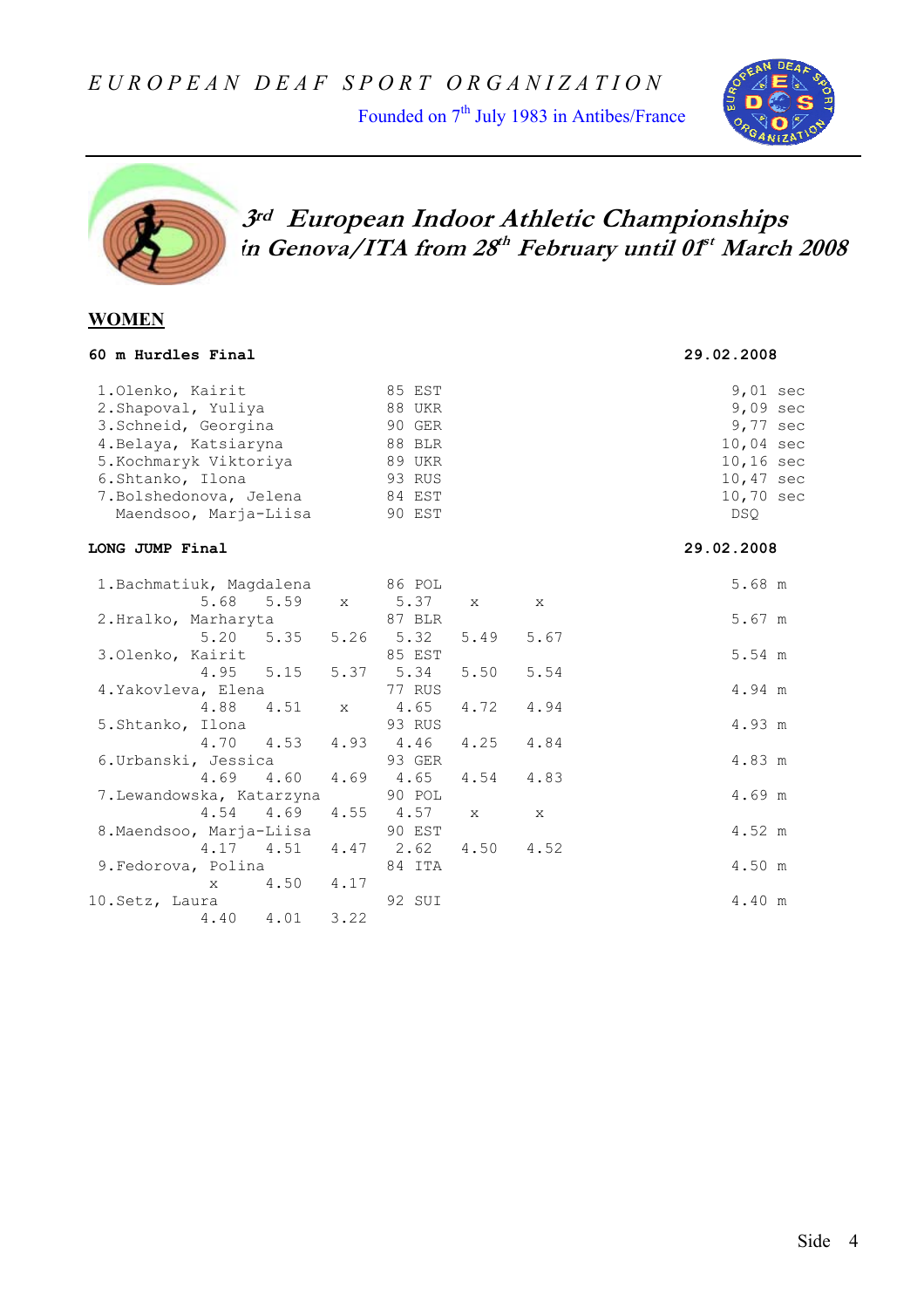Founded on 7<sup>th</sup> July 1983 in Antibes/France





## **3rd European Indoor Athletic Championships in Genova/ITA from 28th February until 01st March 2008**

# MEDALS

**29.02.2008** 

|                         | <b>COUNTRIES</b> | Gold                    | <b>Silver</b>    | <b>Bronze</b>           | 4.               | 5.               | 6.                      | Rank                    |
|-------------------------|------------------|-------------------------|------------------|-------------------------|------------------|------------------|-------------------------|-------------------------|
| $\mathbf{1}$            | <b>RUS</b>       | $\overline{\mathbf{4}}$ | 6                | $\overline{2}$          | 8                | $\mathbf{1}$     | $\overline{\mathbf{4}}$ | $\mathbf{1}$            |
| $\boldsymbol{2}$        | <b>UKR</b>       | $\overline{\mathbf{3}}$ | 3                | $\overline{\mathbf{4}}$ | $\mathbf{1}$     | $\mathbf{3}$     | $\overline{2}$          | $\boldsymbol{2}$        |
| 3                       | <b>POL</b>       | 3                       | $\overline{2}$   | $\boldsymbol{0}$        | $\boldsymbol{0}$ | $\boldsymbol{2}$ | $\boldsymbol{0}$        | $\mathbf{3}$            |
| $\overline{\mathbf{4}}$ | <b>BLR</b>       | $\boldsymbol{2}$        | $\overline{2}$   | $\overline{2}$          | $\boldsymbol{2}$ | $\boldsymbol{2}$ | $\boldsymbol{0}$        | $\overline{\mathbf{4}}$ |
| 5                       | <b>EST</b>       | $\overline{2}$          | $\mathbf{1}$     | $\mathbf{1}$            | $\overline{2}$   | $\mathbf{1}$     | $\overline{2}$          | 5                       |
| 6                       | <b>GER</b>       | $\mathbf{1}$            | $\boldsymbol{0}$ | $\mathbf{3}$            | $\boldsymbol{0}$ | $\boldsymbol{2}$ | $\mathbf{1}$            | 6                       |
| $\overline{7}$          | <b>ESP</b>       | $\mathbf{1}$            | $\boldsymbol{0}$ | $\mathbf{1}$            | $\boldsymbol{0}$ | $\boldsymbol{0}$ | $\boldsymbol{0}$        | $\overline{7}$          |
| 8                       | <b>LTU</b>       | $\boldsymbol{0}$        | $\mathbf{1}$     | $\boldsymbol{0}$        | $\boldsymbol{0}$ | $\boldsymbol{0}$ | $\boldsymbol{0}$        | 8                       |
| 9                       | <b>TUR</b>       | $\boldsymbol{0}$        | $\mathbf{1}$     | $\boldsymbol{0}$        | $\boldsymbol{0}$ | $\boldsymbol{0}$ | $\bf{0}$                | 8                       |
| 10                      | <b>GRE</b>       | $\bf{0}$                | $\boldsymbol{0}$ | $\mathbf{1}$            | $\mathbf{1}$     | $\mathbf{1}$     | $\bf{0}$                | 10                      |
| 11                      | <b>GBR</b>       | $\bf{0}$                | $\boldsymbol{0}$ | $\mathbf{1}$            | $\boldsymbol{0}$ | $\bf{0}$         | $\bf{0}$                | 11                      |
| 12                      | <b>SVK</b>       | $\bf{0}$                | $\bf{0}$         | $\mathbf{1}$            | $\bf{0}$         | $\boldsymbol{0}$ | $\bf{0}$                | 11                      |
| 13                      | <b>ITA</b>       | $\bf{0}$                | $\boldsymbol{0}$ | $\bf{0}$                | $\mathbf{1}$     | $\bf{0}$         | $\mathbf{1}$            | 13                      |
| 14                      | <b>LAT</b>       | $\boldsymbol{0}$        | $\boldsymbol{0}$ | $\boldsymbol{0}$        | $\mathbf{1}$     | $\boldsymbol{0}$ | $\boldsymbol{0}$        | 14                      |
| 15                      | <b>BUL</b>       | $\boldsymbol{0}$        | $\boldsymbol{0}$ | $\boldsymbol{0}$        | $\boldsymbol{0}$ | $\boldsymbol{0}$ | $\mathbf{1}$            | 15                      |
| 16                      | <b>FRA</b>       | $\boldsymbol{0}$        | $\boldsymbol{0}$ | $\boldsymbol{0}$        | $\boldsymbol{0}$ | $\boldsymbol{0}$ | $\mathbf{1}$            | 15                      |
|                         | <b>TOTAL</b>     | 16                      | 16               | 16                      | 15               | 12               | 13                      |                         |